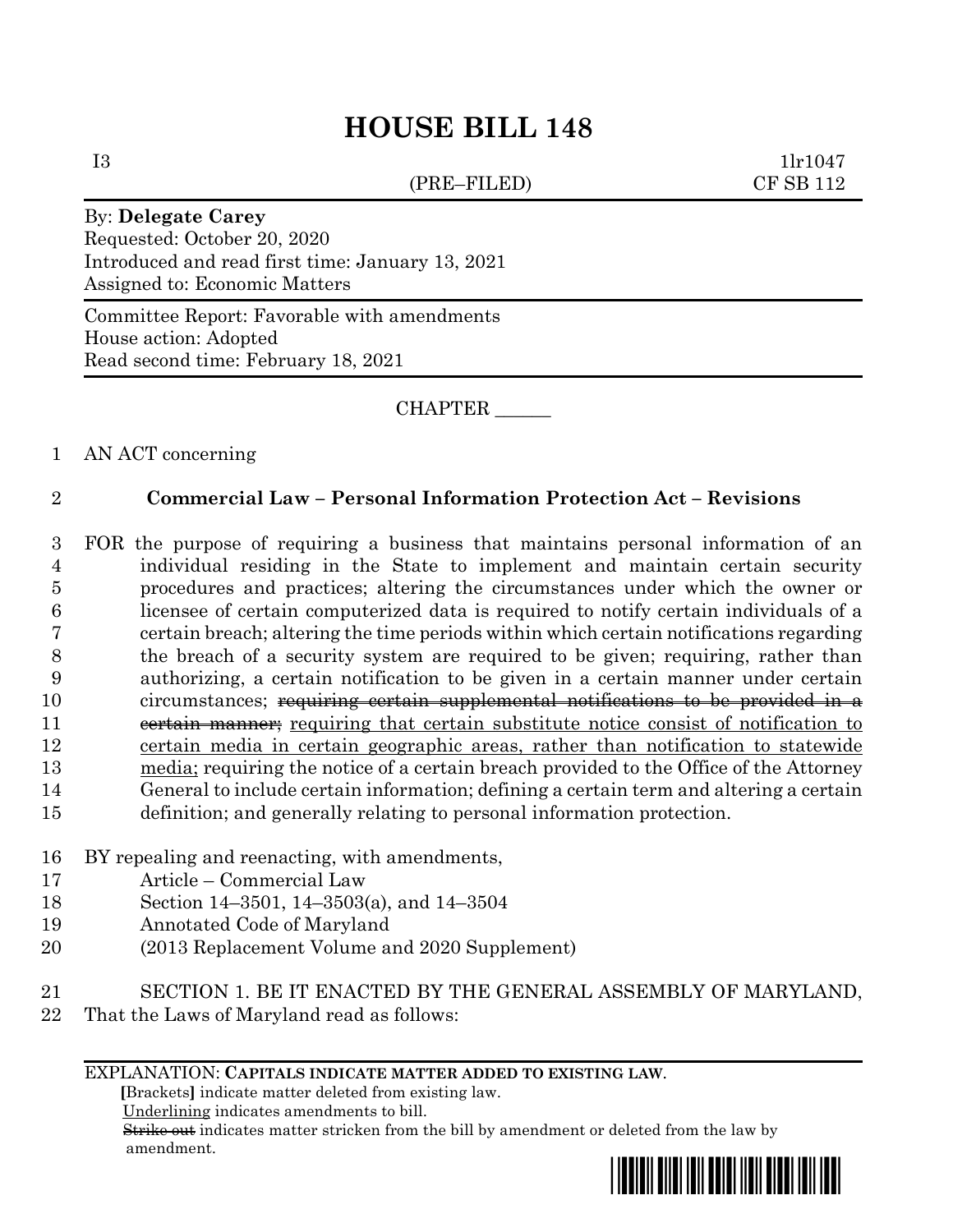|                           | $\overline{2}$<br><b>HOUSE BILL 148</b>                                                                                                                                                                                                                                                                     |
|---------------------------|-------------------------------------------------------------------------------------------------------------------------------------------------------------------------------------------------------------------------------------------------------------------------------------------------------------|
| $\mathbf{1}$              | Article - Commercial Law                                                                                                                                                                                                                                                                                    |
| $\overline{2}$            | $14 - 3501.$                                                                                                                                                                                                                                                                                                |
| $\boldsymbol{3}$          | In this subtitle the following words have the meanings indicated.<br>(a)                                                                                                                                                                                                                                    |
| 4<br>$\overline{5}$       | "Business" means a sole proprietorship, partnership, corporation,<br>(b)<br>(1)<br>association, or any other business entity, whether or not organized to operate at a profit.                                                                                                                              |
| $6\phantom{.}6$<br>7<br>8 | "Business" includes a financial institution organized, chartered,<br>(2)<br>licensed, or otherwise authorized under the laws of this State, any other state, the United<br>States, or any other country, and the parent or subsidiary of a financial institution.                                           |
| 9<br>10<br>11             | "Encrypted" means the protection of data in electronic or optical form using<br>$\left( \mathrm{e}\right)$<br>an encryption technology that renders the data indecipherable without an associated<br>cryptographic key necessary to enable decryption of the data.                                          |
| 12<br>13                  | "GENETIC TEST" MEANS AN ANALYSIS OF HUMAN DNA, RNA,<br>(D)<br>CHROMOSOMES, PROTEINS, OR METABOLITES.                                                                                                                                                                                                        |
| 14<br>15<br>16<br>17      | "Health information" means any information created by an entity<br>$\lbrack d) \rbrack$ (E)<br>covered by the federal Health Insurance Portability and Accountability Act of 1996<br>regarding an individual's medical history, medical condition, or medical treatment or<br>diagnosis.                    |
| 18                        | "Personal information" means:<br>[(e)](F)<br>(1)                                                                                                                                                                                                                                                            |
| 19<br>20<br>21<br>22      | An individual's first name or first initial and last name in<br>(i)<br>combination with any one or more of the following data elements, when the name or the<br>data elements are not encrypted, redacted, or otherwise protected by another method that<br>renders the information unreadable or unusable: |
| 23<br>24<br>$25\,$        | A Social Security number, an Individual Taxpayer<br>1.<br>Identification Number, a passport number, or other identification number issued by the<br>federal government;                                                                                                                                     |
| 26<br>$27\,$              | 2.<br>A driver's license number or State identification card<br>number;                                                                                                                                                                                                                                     |
| 28<br>29<br>30            | 3.<br>An account number, a credit card number, or a debit card<br>number, in combination with any required security code, access code, or password, that<br>permits access to an individual's financial account;                                                                                            |
| $31\,$<br>$32\,$          | Health information, including information about an<br>4.<br>individual's mental health;                                                                                                                                                                                                                     |
|                           |                                                                                                                                                                                                                                                                                                             |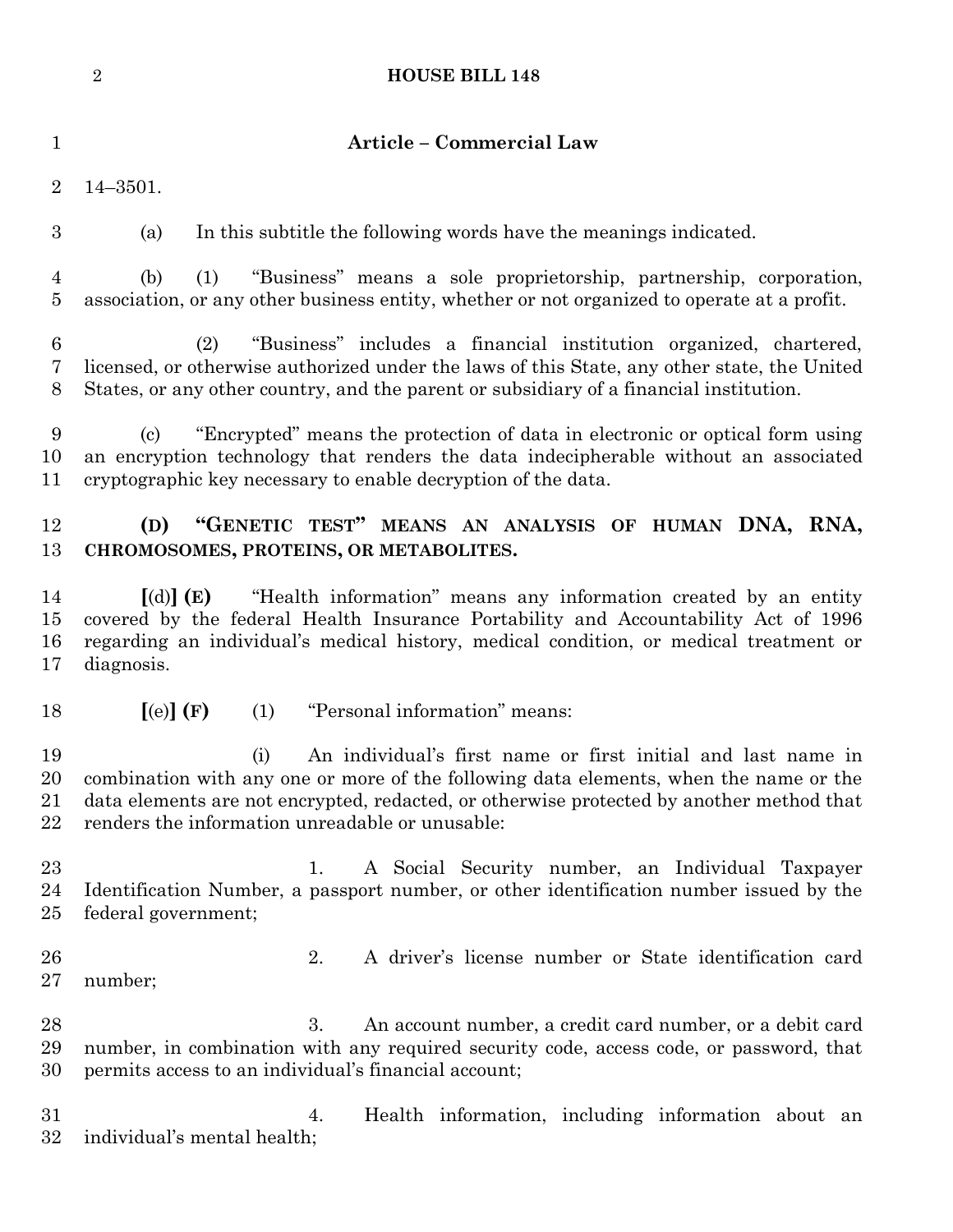# **HOUSE BILL 148** 3

| 1<br>$\overline{2}$<br>3<br>4      | A health insurance policy or certificate number or health<br>5.<br>insurance subscriber identification number, in combination with a unique identifier used<br>by an insurer or an employer that is self-insured, that permits access to an individual's<br>health information; or                                                                                                 |
|------------------------------------|------------------------------------------------------------------------------------------------------------------------------------------------------------------------------------------------------------------------------------------------------------------------------------------------------------------------------------------------------------------------------------|
| $\overline{5}$<br>6<br>7<br>8<br>9 | Biometric data of an individual generated by automatic<br>6.<br>measurements of an individual's biological characteristics such as a fingerprint, voice print,<br>genetic print, retina or iris image, or other unique biological characteristic, that can be used<br>to uniquely authenticate the individual's identity when the individual accesses a system or<br>account; [or] |
| 10<br>11                           | A user name or e-mail address in combination with a password<br>(ii)<br>or security question and answer that permits access to an individual's e-mail account; OR                                                                                                                                                                                                                  |
| 12<br>13                           | GENETIC INFORMATION WITH RESPECT TO AN INDIVIDUAL,<br>(III)<br><b>INCLUDING:</b>                                                                                                                                                                                                                                                                                                   |
| 14                                 | 1.<br>THE GENETIC SAMPLE OF AN INDIVIDUAL;                                                                                                                                                                                                                                                                                                                                         |
| 15                                 | 2.<br>A GENETIC TEST OF AN INDIVIDUAL;                                                                                                                                                                                                                                                                                                                                             |
| 16<br>17                           | 3.<br>A GENETIC TEST OF A FAMILY MEMBER OF AN<br><b>INDIVIDUAL;</b>                                                                                                                                                                                                                                                                                                                |
| 18<br>19                           | 4.<br>THE MANIFESTATION OF A DISEASE OR DISORDER IN<br>A FAMILY MEMBER OF AN INDIVIDUAL;                                                                                                                                                                                                                                                                                           |
| 20<br>21                           | 5.<br>ANY REQUEST FOR, OR RECEIPT OF, A GENETIC TEST,<br>GENETIC COUNSELING, OR GENETIC EDUCATION; AND                                                                                                                                                                                                                                                                             |
| 22<br>23                           | 6.<br>ANY<br><b>INFORMATION</b><br><b>DERIVED</b><br><b>FROM</b><br><b>GENETIC</b><br>INFORMATION WITH RESPECT TO AN INDIVIDUAL.                                                                                                                                                                                                                                                   |
| 24                                 | "Personal information" does not include:<br>(2)                                                                                                                                                                                                                                                                                                                                    |
| $25\,$<br>26                       | Publicly available information that is lawfully made available to<br>(i)<br>the general public from federal, State, or local government records;                                                                                                                                                                                                                                   |
| $27\,$<br>28                       | Information that an individual has consented to have publicly<br>(ii)<br>disseminated or listed; or                                                                                                                                                                                                                                                                                |
| 29<br>30                           | Information that is disseminated or listed in accordance with the<br>(iii)<br>federal Health Insurance Portability and Accountability Act.                                                                                                                                                                                                                                         |
| 31<br>$32\,$                       | "Records" means information that is inscribed on a tangible medium or<br>[(f)](G)<br>that is stored in an electronic or other medium and is retrievable in perceivable form.                                                                                                                                                                                                       |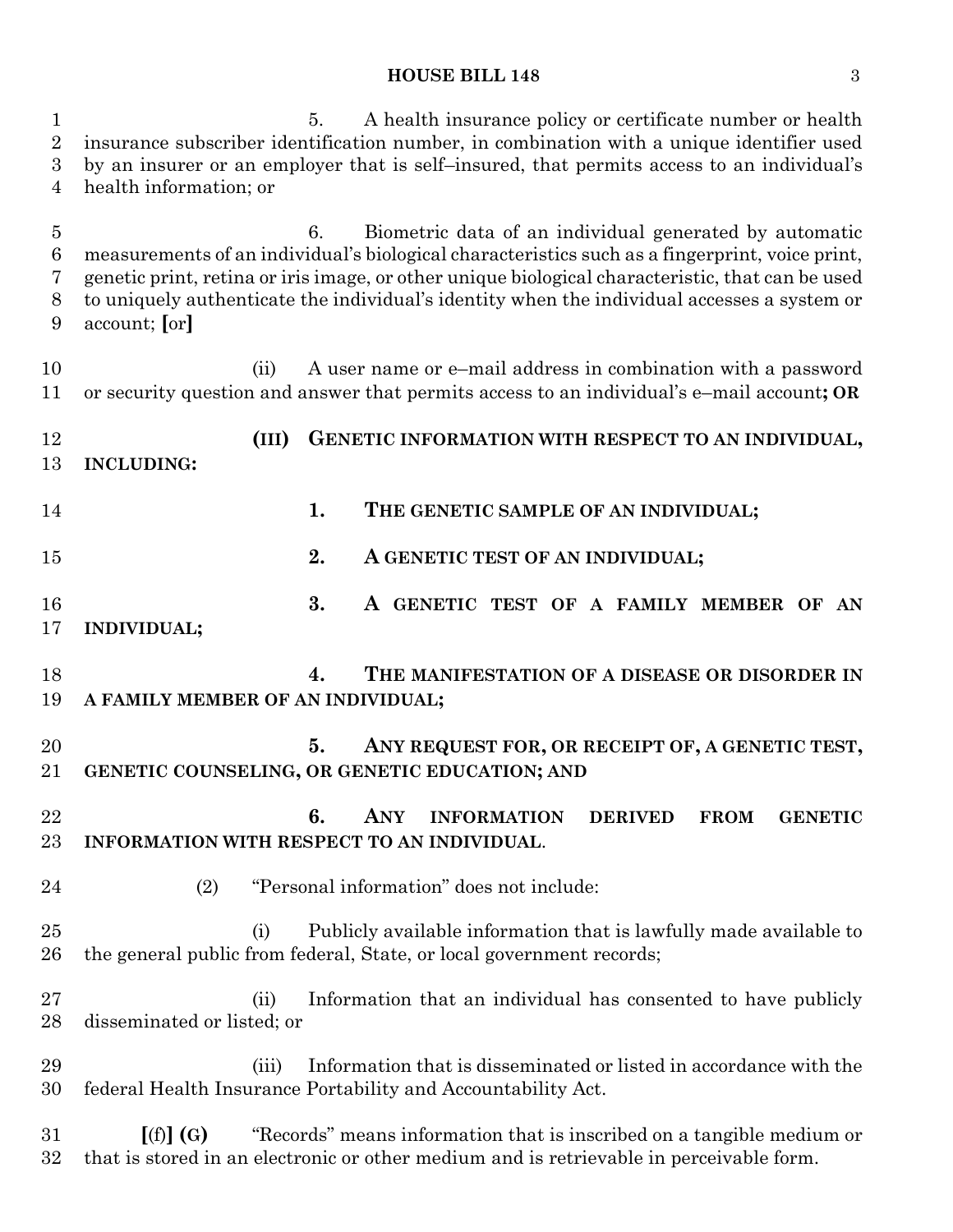- 
- 14–3503.

 (a) To protect personal information from unauthorized access, use, modification, or disclosure, a business that owns**, MAINTAINS,** or licenses personal information of an individual residing in the State shall implement and maintain reasonable security procedures and practices that are appropriate to the nature of the personal information owned**, MAINTAINED,** or licensed and the nature and size of the business and its operations.

14–3504.

(a) In this section:

 (1) "Breach of the security of a system" means the unauthorized acquisition of computerized data that compromises the security, confidentiality, or integrity of the personal information maintained by a business; and

 (2) "Breach of the security of a system" does not include the good faith acquisition of personal information by an employee or agent of a business for the purposes of the business, provided that the personal information is not used or subject to further unauthorized disclosure.

 (b) (1) A business that owns, licenses, or maintains computerized data that includes personal information of an individual residing in the State, when it discovers or is notified that it incurred a breach of the security of a system, shall conduct in good faith a reasonable and prompt investigation to determine the likelihood that personal information of the individual has been or will be misused as a result of the breach.

 (2) Subject to subsection (c)(4) of this section, **[**if, after the investigation is concluded,**] UNLESS** the business **REASONABLY** determines that the breach of the security of the system **[**creates**] DOES NOT CREATE** a likelihood that personal information has been or will be misused, the owner or licensee of the computerized data shall notify the individual of the breach.

 (3) Except as provided in subsection (d) of this section, the notification required under paragraph (2) of this subsection shall be given as soon as reasonably practicable, but not later than 45 days after the business **[**concludes the investigation required under paragraph (1) of this subsection**] DISCOVERS OR IS NOTIFIED OF THE BREACH OF THE SECURITY OF A SYSTEM**.

 (4) If after the investigation required under paragraph (1) of this subsection is concluded, the business determines that notification under paragraph (2) of this subsection is not required, the business shall maintain records that reflect its determination for 3 years after the determination is made.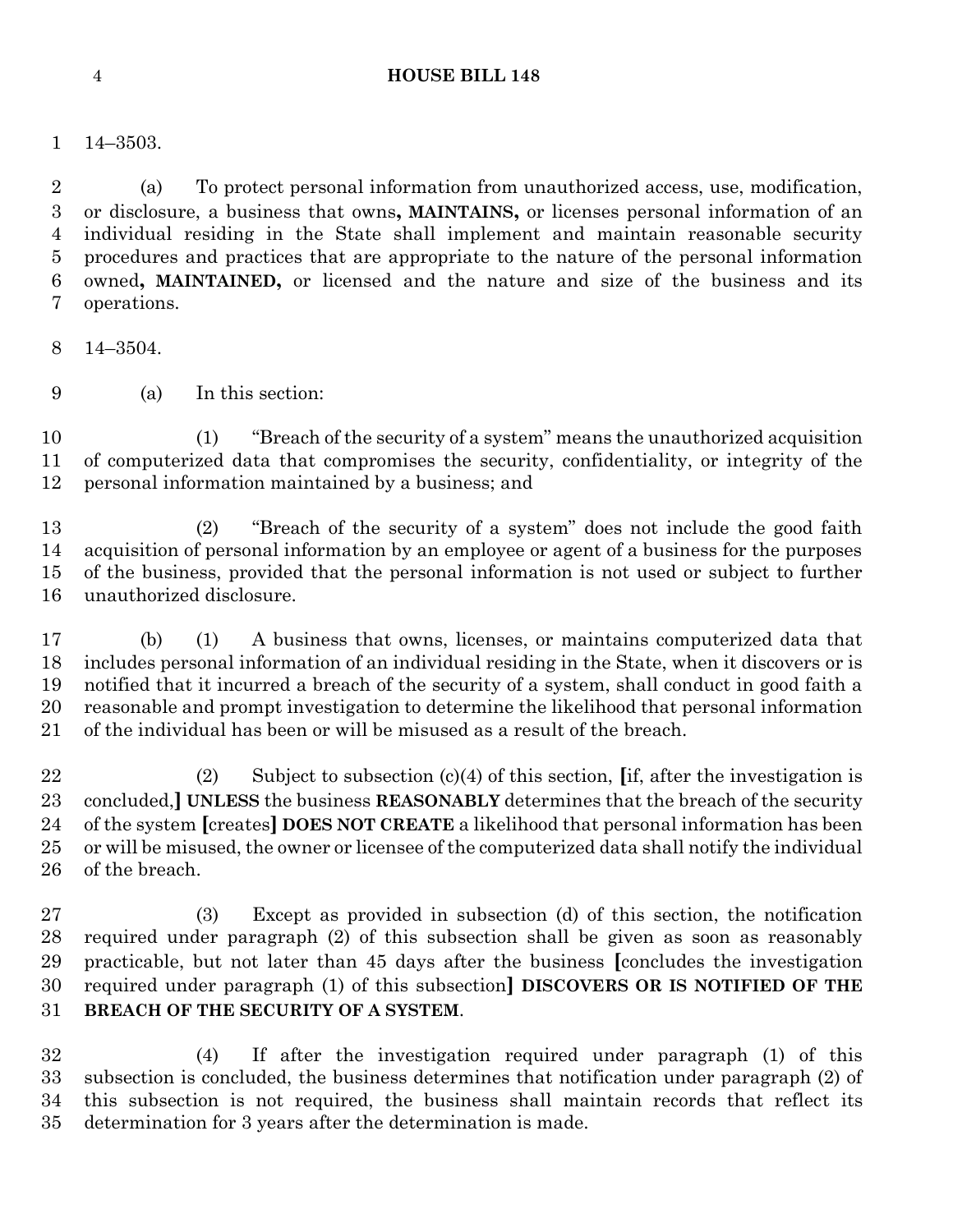#### **HOUSE BILL 148** 5

 (c) (1) A business that maintains computerized data that includes personal information of an individual residing in the State that the business does not own or license, when it discovers or is notified of a breach of the security of a system, shall notify, as soon as practicable, the owner or licensee of the personal information of the breach of the security of a system.

 (2) Except as provided in subsection (d) of this section, the notification required under paragraph (1) of this subsection shall be given as soon as reasonably practicable, but not later than **[**45**] 10** days after the business discovers or is notified of the breach of the security of a system.

 (3) A business that is required to notify an owner or licensee of personal information of a breach of the security of a system under paragraph (1) of this subsection shall share with the owner or licensee information relative to the breach.

 (4) (i) If the business that incurred the breach of the security of a system is not the owner or licensee of the computerized data, the business may not charge the owner or licensee of the computerized data a fee for providing information that the owner or licensee needs to make a notification under subsection (b)(2) of this section.

 (ii) The owner or licensee of the computerized data may not use information relative to the breach of the security of a system for purposes other than:

- 19 1. Providing notification of the breach;
- 2. Protecting or securing personal information; or

 3. Providing notification to national information security organizations created for information–sharing and analysis of security threats, to alert and avert new or expanded breaches.

 (d) (1) The notification required under subsections (b) and (c) of this section may be delayed:

 (i) If a law enforcement agency determines that the notification will impede a criminal investigation or jeopardize homeland or national security; or

 (ii) To determine the scope of the breach of the security of a system, identify the individuals affected, or restore the integrity of the system.

 (2) If notification is delayed under paragraph (1)(i) of this subsection, notification shall be given as soon as reasonably practicable, but not later than **[**30**] 7** days after the law enforcement agency determines that it will not impede a criminal investigation and will not jeopardize homeland or national security.

 (e) The notification required under subsection (b) of this section **[**may**] SHALL** be given: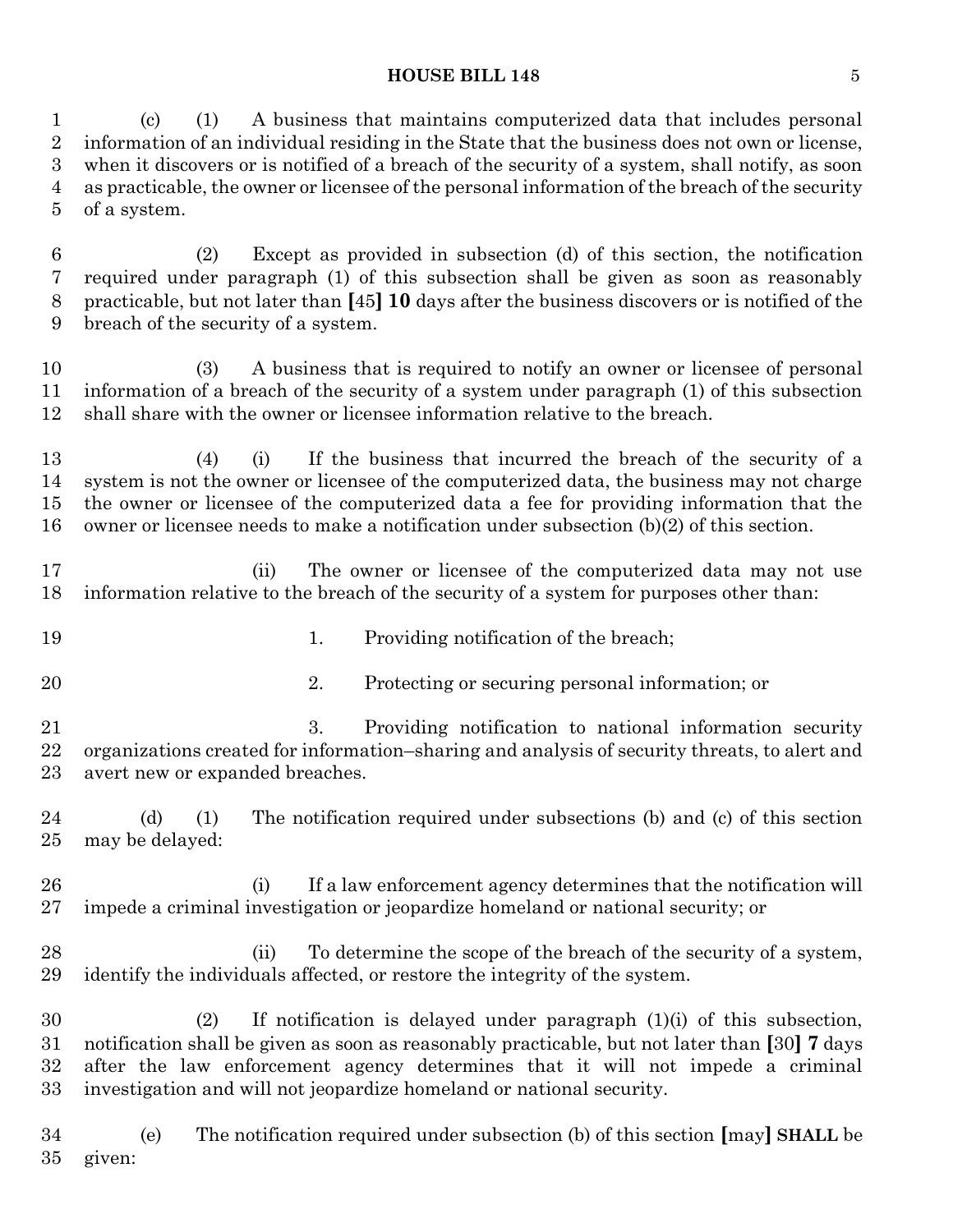# **HOUSE BILL 148**

| 1<br>$\overline{2}$                | By written notice sent to the most recent address of the individual in<br>(1)<br>the records of the business;                                                                                                                                                        |
|------------------------------------|----------------------------------------------------------------------------------------------------------------------------------------------------------------------------------------------------------------------------------------------------------------------|
| $\boldsymbol{3}$<br>4              | By electronic mail to the most recent electronic mail address of the<br>(2)<br>individual in the records of the business, if:                                                                                                                                        |
| $\overline{5}$<br>$\boldsymbol{6}$ | The individual has expressly consented to receive electronic<br>(i)<br>notice; or                                                                                                                                                                                    |
| 7<br>8                             | The business conducts its business primarily through Internet<br>(ii)<br>account transactions or the Internet;                                                                                                                                                       |
| 9<br>10                            | By telephonic notice, to the most recent telephone number of the<br>(3)<br>individual in the records of the business; or                                                                                                                                             |
| 11                                 | By substitute notice $\{$ as provided in subsection (f) of this section, $\left[$ if:<br>(4)                                                                                                                                                                         |
| 12<br>13<br>14                     | The business demonstrates that the cost of providing notice<br>(i)<br>would exceed \$100,000 or that the affected class of individuals to be notified exceeds<br>$175,000$ ; or                                                                                      |
| 15<br>16                           | The IF THE business does not have sufficient contact<br>(ii)<br>information to give notice in accordance with item $(1)$ , $(2)$ , or $(3)$ of this subsection.                                                                                                      |
| 17<br>18<br>19                     | <b>[Substitute notice under subsection (e)(4) of this section shall consist of <math>\overline{H}</math></b><br>(f)<br>NOTIFICATION REQUIRED UNDER SUBSECTION (B) OF THIS SECTION SHALL ALSO BE<br>GIVEN BY:                                                         |
| 20<br>21<br>22                     | Electronically mailing the notice to an individual entitled to notification<br>(1)<br>under subsection (b) of this section, if the business has an electronic mail address for the<br>individual to be notified;                                                     |
| 23<br>24                           | Conspicuous posting of the notice on the website of the business, if the<br>(2)<br>business maintains a website; and                                                                                                                                                 |
| 25<br>26<br>27                     | Notification to [statewide media] MAJOR PRINT OR BROADCAST<br>(3)<br>MEDIA IN GEOGRAPHIC AREAS WHERE THE INDIVIDUALS AFFECTED BY THE BREACH<br><b>LIKELY RESIDE.</b>                                                                                                 |
| 28<br>29                           | Except as provided in subsection (i) of this section, the notification required<br>(g)<br>under subsection (b) of this section shall include:                                                                                                                        |
| 30<br>31<br>32                     | To the extent possible, a description of the categories of information<br>(1)<br>that were, or are reasonably believed to have been, acquired by an unauthorized person,<br>including which of the elements of personal information were, or are reasonably believed |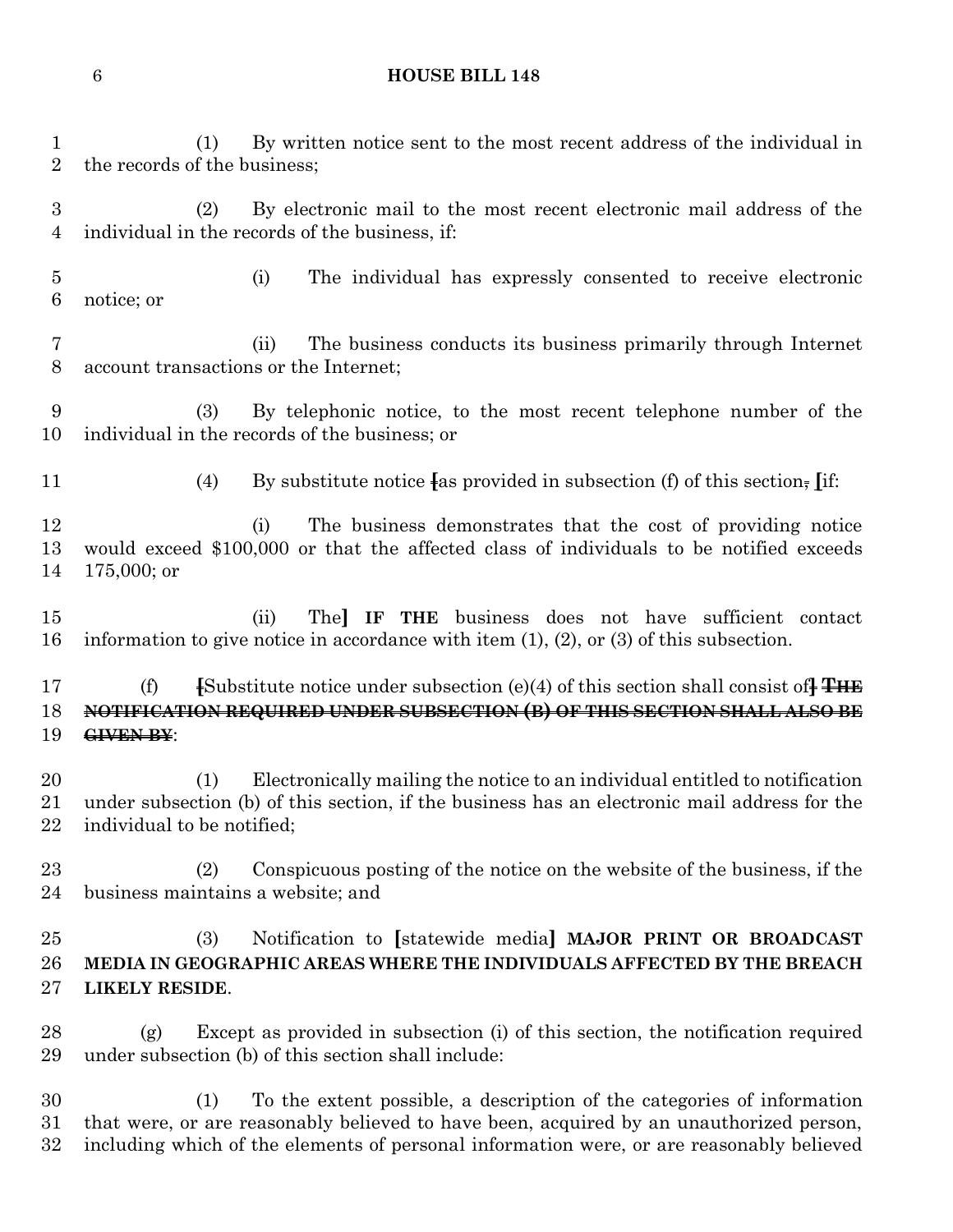#### **HOUSE BILL 148** 7

to have been, acquired;

 (2) Contact information for the business making the notification, including the business' address, telephone number, and toll–free telephone number if one is maintained;

 (3) The toll–free telephone numbers and addresses for the major consumer reporting agencies; and

 (4) (i) The toll–free telephone numbers, addresses, and website addresses for:

- 1. The Federal Trade Commission; and
- 2. The Office of the Attorney General; and

 (ii) A statement that an individual can obtain information from these sources about steps the individual can take to avoid identity theft.

 (h) **(1)** Prior to giving the notification required under subsection (b) of this section and subject to subsection (d) of this section, a business shall provide notice of a breach of the security of a system to the Office of the Attorney General.

 **(2) THE NOTICE REQUIRED UNDER PARAGRAPH (1) OF THIS SUBSECTION SHALL INCLUDE, AT A MINIMUM:**

 **(I) THE NUMBER OF AFFECTED INDIVIDUALS RESIDING IN THE STATE;**

 **(II) A DESCRIPTION OF THE BREACH OF THE SECURITY OF A SYSTEM, INCLUDING WHEN AND HOW IT OCCURRED;**

# **(III) ANY STEPS THE BUSINESS HAS TAKEN OR PLANS TO TAKE RELATING TO THE BREACH OF THE SECURITY OF A SYSTEM; AND**

# **(IV) THE FORM OF NOTICE THAT WILL BE SENT TO AFFECTED INDIVIDUALS AND A SAMPLE NOTICE.**

 (i) (1) In the case of a breach of the security of a system involving personal information that permits access to an individual's e–mail account under § **[**14–3501(e)(1)(ii)**] 14–3501(F)(1)(II)** of this subtitle and no other personal information 29 under  $\S$   $[14-3501(e)(1)(i)]$   $[14-3501(F)(1)(i)]$  of this subtitle, the business may comply with the notification requirement under subsection (b) of this section by providing the notification in electronic or other form that directs the individual whose personal information has been breached promptly to: